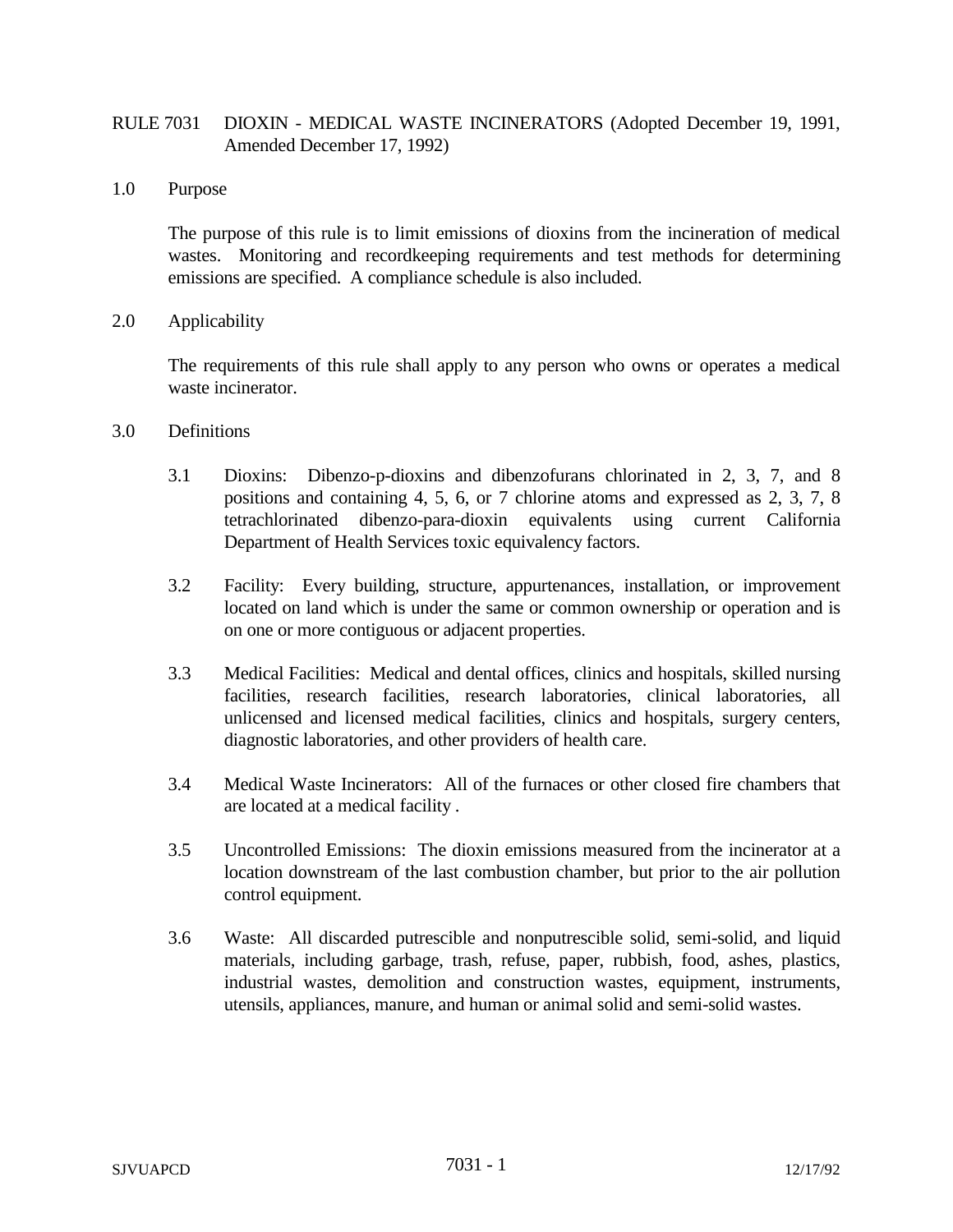### 4.0 Exemptions

- 4.1 This rule shall not apply to those incinerators which are exclusively crematoria of human or animal remains.
- 4.2 If control equipment is required solely to comply with the requirements of this rule, such equipment shall not be subject to Rule 2201 (New and Modified Stationary Source Review) provided the system includes Best Available Control Technology (BACT).
- 5.0 Requirements
	- 5.1 No person shall operate a medical waste incinerator unless:
		- 5.1.1 The bottom ash, fly ash and scrubber residuals are handled and stored in a manner that prevents entrainment into the atmosphere.
		- 5.1.2 Equipment is maintained for determining and recording the weight of waste charged to the incinerator.
		- 5.1.3 Each individual who operates or maintains the incinerator obtains either a certificate of training in medical waste incineration issued by the American Society of Mechanical Engineers within nine (9) months of the commencement of the training program, or equivalent training as determined by the APCO. Copies of the training certificates for the operators and maintenance engineers shall be submitted to the District.
	- 5.2 For medical waste incinerators that incinerate more than ten (10) but less that 25 tons of waste per year, a source test, including dioxins, shall be conducted by January 1, 1993.
	- 5.3 For medical waste incinerators that incinerate more than 25 tons of waste per year:
		- 5.3.1 The dioxin emissions shall be reduced by:
			- 5.3.1.1 99% or more of the uncontrolled emissions, or
			- 5.3.1.2 reduced to ten (10) nanograms or less per kilogram of waste burned.
		- 5.3.2 The flue gas temperature at the outlet of the control equipment shall not exceed 300°F, unless it has been demonstrated to and approved in writing by both the ARB and the APCO that lower emissions are achieved at a higher outlet temperature, and: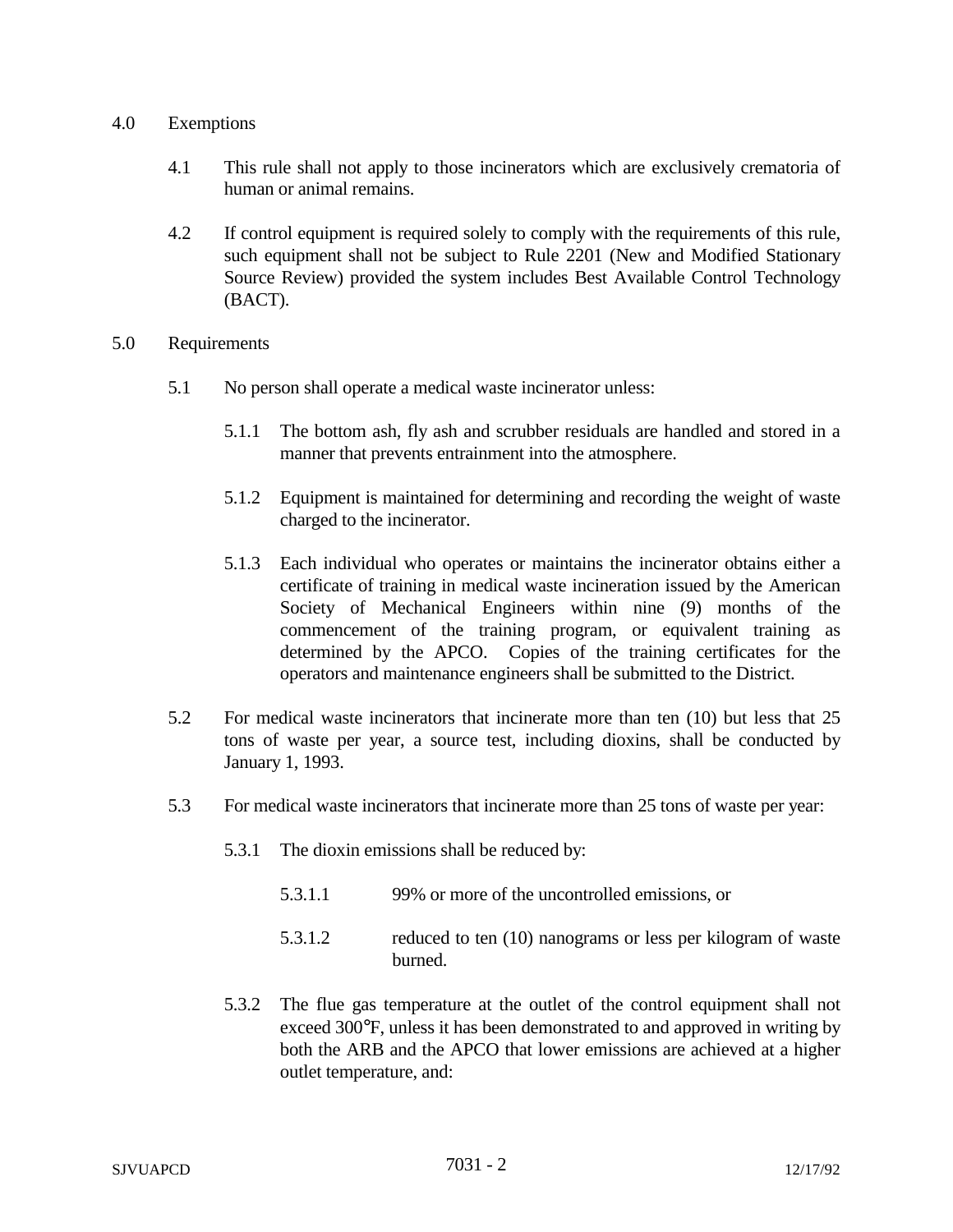- 5.3.2.1 for a single chamber incinerator, the combustion chamber shall be maintained at no less than 1600°F.
- 5.3.2.2 for a multiple chamber incinerator, the primary combustion chamber shall be maintained at no less than 1400°F, and the secondary chamber shall be maintained at no less than 1600°F. The furnace design shall provide for a residence time for combustion gas of at least one second. Residence time shall be calculated using the following equation:

$$
ResidenceTr \text{ in } e = \frac{V}{Q}
$$

Where:

- $V =$  The volume (ft<sup>3</sup>) from the point in the incinerator where the maximum temperature has been reached until the point where the temperature has dropped to 1600°F.
- $Q =$  The combustion gas flow through V (ft<sup>3</sup>/sec), as determined with ARB Text Method 2. The volumetric flow rate shall be corrected to the maximum combustion chamber temperature and chamber pressure.
- 5.3.3 Maintain a continuous data recording system which provides for each day of operation continuous recording of:
	- 5.3.3.1 the primary and secondary combustion chamber temperatures,
	- 5.3.3.2 carbon monoxide emissions,
	- 5.3.3.3 the hourly waste charging rates,
	- 5.3.3.4 the opacity of stack emissions,
	- 5.3.3.5 key operating parameters of the air pollution control equipment.
- 5.3.4 Any violation, malfunction, or upset condition on the incinerator, the air pollution control equipment, or the continuous data recording system shall be reported to the District in accordance with Rule 1100 (Equipment Breakdown).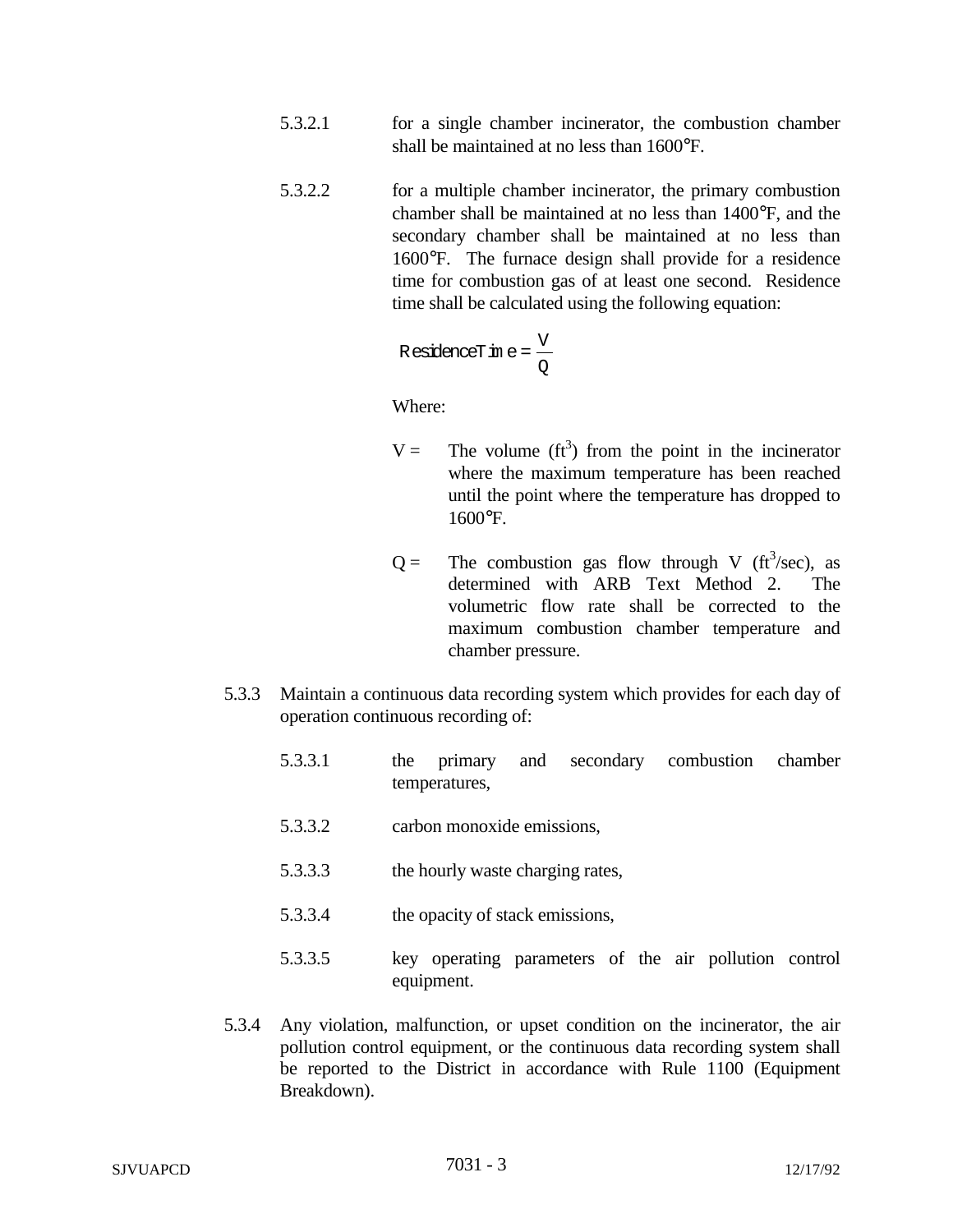### 6.0 Administrative Requirements

#### 6.1 Record Keeping

The owner or operator of a medical waste incinerator shall maintain maximum records of the incinerator, control equipment, monitoring equipment, and calibration records for the monitoring equipment. Records shall be retained by the facility for two (2) years and made available to District inspectors upon request.

- 6.2 Test Methods
	- 6.2.1 Dioxin emissions shall be determined using the high resolution mass spectrometry option of ARB Text Method 428.
	- 6.2.2 Stack gas flow rate shall be determined using ARB Test Method 2.
- 6.3 Monitoring

Any person subject to Section 5.3 shall conduct an annual source test to demonstrate compliance. A source test report shall be submitted to the ARB at the same time it is submitted to the District. The source test shall be conducted in the following manner:

- 6.3.1 Emissions shall be sampled:
	- 6.3.1.1 simultaneously from the flue at a location downstream of the last combustion chamber, but prior to the air pollution control device and from the stack to demonstrate compliance with Section 5.3.1 of this rule, or
	- 6.3.1.2 from the stack to demonstrate compliance with Section 5.3.2.
- 6.3.2 Incinerator shall be firing at  $\pm$  ten (10) percent of the maximum firing rate allowed by District permit.
- 6.3.3 The feed rate and composition (moisture content and amount of the total waste that is infectious, pathological, hazardous, or radioactive) of the waste charged during the source test shall be recorded and included in the source test report.
- 6.3.4 Annual source testing may be discontinued, when two (2) consecutive test demonstrate compliance with Section 5.3.1 of this rule. The frequency of future source tests shall be determined by the APCO.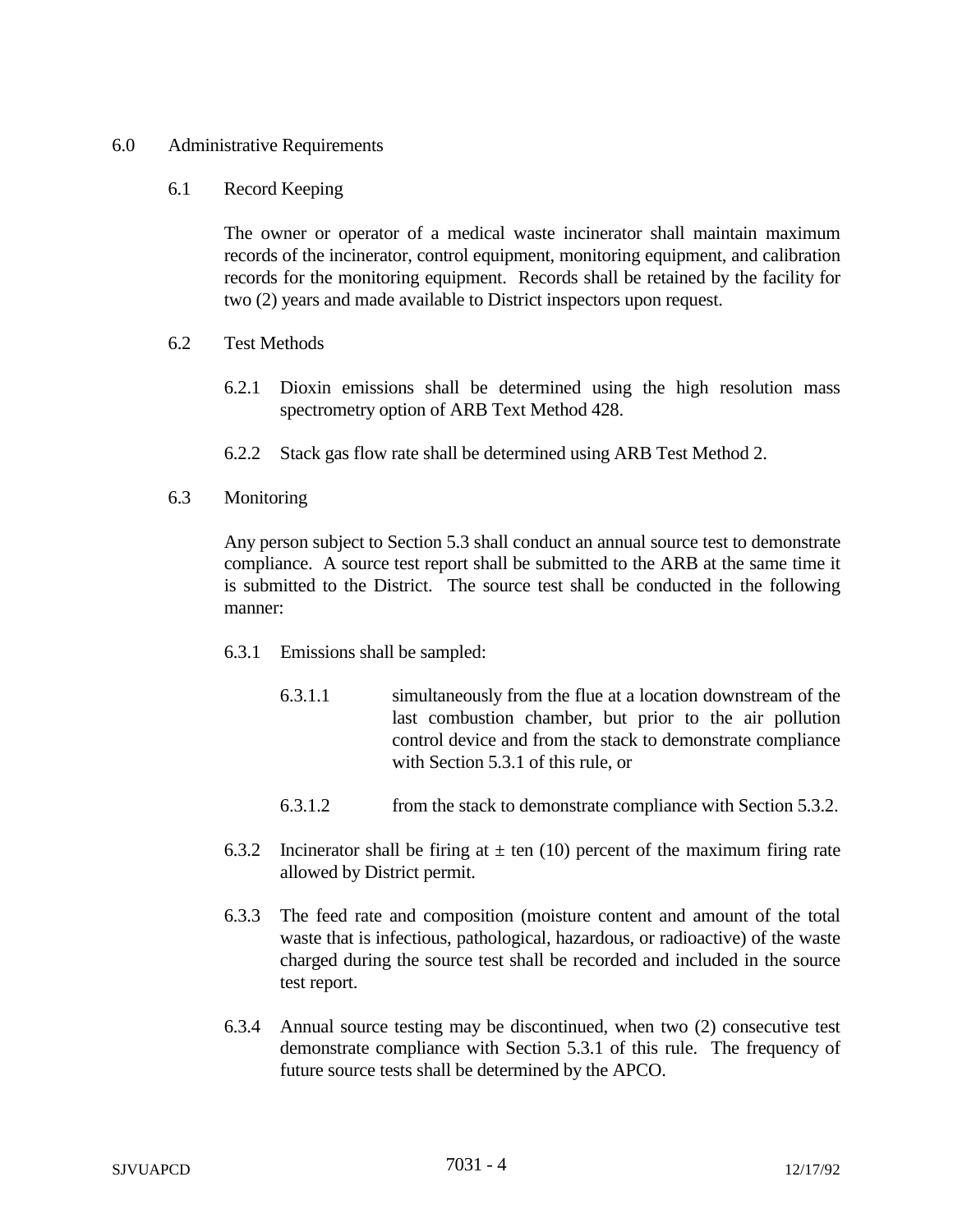## 7.0 Compliance Schedule

- 7.1 The owner or operator of a medical waste incinerator who intends to permanently shut down operation of the incinerator shall notify the District of their intention to shut down by April 1, 1992. The shut-down date shall be no later than July 1, 1992.
- 7.2 The owner or operator of a medical waste incinerator that incinerates 25 tons or less of waste per year who intends to remain in operation shall apply for a Permit to Operate with the District by April 1, 1992. These facilities shall be in full compliance with the requirements by April 1, 1993.
- 7.3 The owner or operator of a medical waste incinerator that incinerates more than 25 tons of waste per year shall submit an application for an Authority to Construct for the equipment necessary to meet the requirements of this rule by April 1, 1992. These facilities shall be in full compliance with the requirements by April 1, 1993.
- 7.4 The owner or operator of a medical waste incinerator which is subject to the requirements of this rule and shall be in full compliance with the requirements of this rule at the time of initial operation.